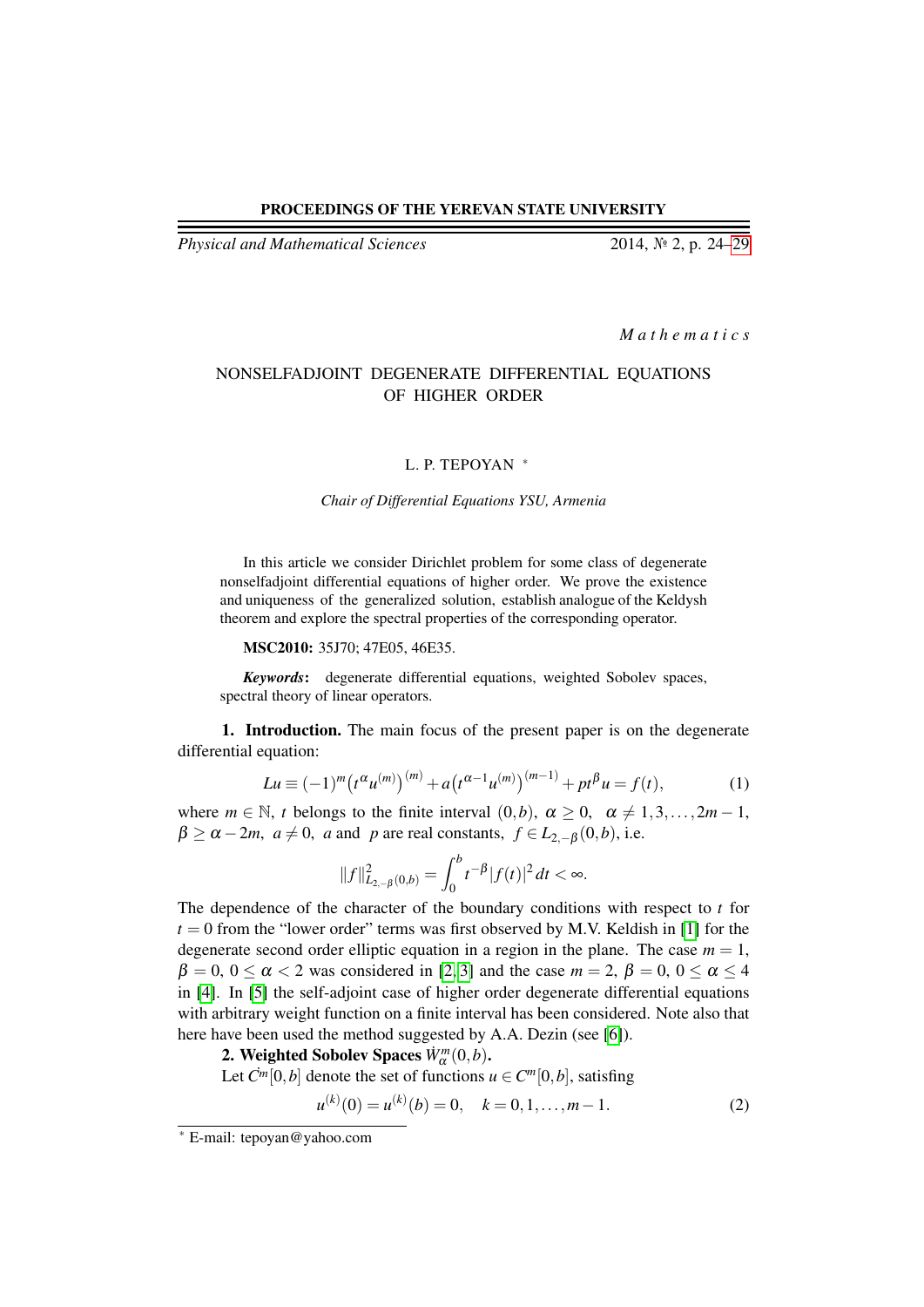Define  $\dot{W}_{\alpha}^{m}(0,b)$  as the completion of  $\dot{C}^{m}[0,b]$  in the norm

$$
||u||_{W^{m}_{\alpha}(0,b)}^{2} = \int_{0}^{b} t^{\alpha} |u^{(m)}(t)|^{2} dt.
$$

Denote the corresponding scalar product in  $\dot{W}^m_\alpha(0,b)$  by  $\{u,v\}_\alpha = (t^\alpha u^{(m)}, v^{(m)}),$ where  $(\cdot, \cdot)$  stands for the scalar product in  $L_2(0,b)$ .

Observe that for every  $t_0 \in (\varepsilon, b], \varepsilon > 0$ , any function  $u \in \mathring{W}_\alpha^m(0, b)$  has finite derivatives  $u^{(k)}(t_0)$ ,  $k = 0, 1, ..., m-1$ , and  $u^{(k)}(b) = 0$ ,  $k = 0, 1, ..., m-1$  (see [\[7\]](#page-5-7)).

The proofs of the following two Propositions can be found, for instance, in [\[8\]](#page-5-8).

*P r o p o s i t i o n 1.* For any  $u \in \dot{W}^m_\alpha(0,b)$ ,  $\alpha \neq 1,3,\ldots,2m-1$ , we have the following estimates

<span id="page-1-2"></span>
$$
|u^{(k)}(t)|^2 \le C_1 t^{2m-2k-1-\alpha} \|u\|_{\dot{W}^m(\Omega,b)}^2, \quad k=0,1,\ldots,m-1.
$$
 (3)

It follows from Proposition 1 that in the case  $\alpha < 1$  (weak degeneracy),  $u^{(j)}(0) = 0$  for all  $j = 0, 1, ..., m - 1$ , while for  $\alpha > 1$  (strong degeneracy) not all  $u^{(j)}(0) = 0$ . More precisely, for  $1 < \alpha < 2m - 1$  the derivatives  $u^{(j)}(0) = 0$  only for  $j = 0, 1, \ldots, s_{\alpha}$ , where  $s_{\alpha} = m - 1 - \left[\frac{\alpha + 1}{2}\right]$ 2 (here  $[a]$  is the integer part of *a*), and for  $\alpha > 2m-1$  all  $u^{(j)}(0)$ ,  $j = 0, 1, \ldots, m-1$ , in general, can be infinite.

Denote  $L_{2,\beta}(0,b) = \left\{ f, \int_a^b \right\}$  $\mathbf{0}$  $|t^{\beta}|f(t)|^2 dt < +\infty$ . Observe that for  $\alpha \leq \beta$  we have a continuous embedding  $L_{2,\alpha}(0,b) \subset L_{2,\beta}(0,b)$ .

*P r o p o s i t i o n* 2. For  $\beta \ge \alpha - 2m$  we have a continuous embedding

<span id="page-1-0"></span>
$$
\dot{W}^m_{\alpha}(0,b) \subset L_{2,\beta}(0,b),\tag{4}
$$

which is compact for  $\beta > \alpha - 2m$ .

Note that the embedding [\(4\)](#page-1-0) for  $\beta = \alpha - 2m$  is not compact and fails in the case  $\beta < \alpha - 2m$ . Let  $d(m, \alpha) = 4^{-m}(\alpha - 1)^2(\alpha - 3)^2 \cdots (\alpha - (2m - 1))^2$ . In Proposition 2 (see [\[8\]](#page-5-8)), using the inequality of Hardy (see [\[9\]](#page-5-9)), it has been proved that

<span id="page-1-3"></span>
$$
\int_0^b t^{\alpha} |u^{(m)}(t)|^2 dt \ge d(m, \alpha) \int_0^b t^{\alpha - 2m} |u(t)|^2 dt,
$$
 (5)

where the constant  $d(m, \alpha)$  is exact. It is easy to verify that for  $\beta > \alpha - 2m$  we have

<span id="page-1-4"></span>
$$
||u||_{W_{\alpha}^{m}(0,b)}^{2} \ge b^{\alpha-2m-\beta} d(m,\alpha)||u||_{L_{2,\beta}(0,b)}^{2}.
$$
 (6)

3. Nonselfadjoint Degenerate Equations. In this section we investigate the equation [\(1\)](#page-0-0) for  $a > 0$ . First we define the generalized solution of Dirichlet problem.

*D e f i n i t i o n 1*. A function  $u \in W_\alpha^m(0,b)$  is called a generalized solution of equation [\(1\)](#page-0-0), if for arbitrary  $v \in \dot{W}^m_\alpha(0,b)$  the following equality holds:

<span id="page-1-1"></span>
$$
\{u, v\}_{\alpha} + a(-1)^{m-1} \left(t^{\alpha-1} u^{(m)}, v^{(m-1)}\right) + p(t^{\beta} u, v) = (f, v). \tag{7}
$$

<span id="page-1-5"></span>*T h e o r e m 1 .* Assume that

$$
a(\alpha - 1)(-1)^m > 0,
$$
  
\n
$$
\gamma = b^{\alpha - 2m - \beta} (d(m, \alpha) + \frac{a}{2}(\alpha - 1)(-1)^m d(m - 1, \alpha - 2)) + p > 0.
$$
\n(8)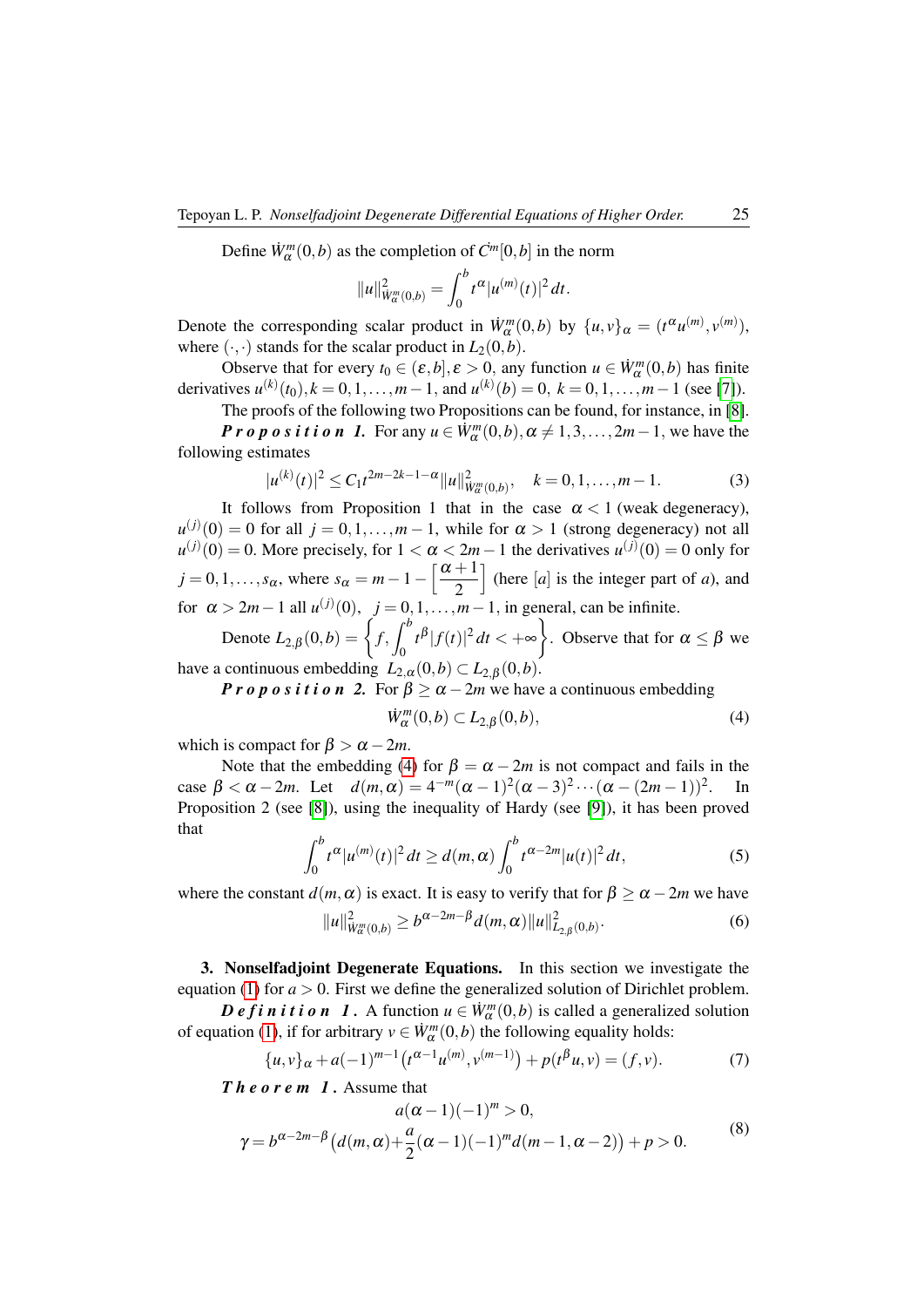Then the generalized solution of the equation [\(7\)](#page-1-1) exists and is unique for every  $f \in L_{2,-\beta}(0,b).$ 

$$
Proof.
$$

*Uniqueness*. To prove the uniqueness of the solution, we take in [\(7\)](#page-1-1)  $f = 0$  and  $v = u$ . Let  $\alpha > 1$ . By integrating by parts, we get

$$
\left(t^{\alpha-1}u^{(m)},u^{(m-1)}\right)=-\frac{1}{2}\left(t^{\alpha-1}|u^{(m-1)}(t)|^2\right)|_{t=0}-\frac{\alpha-1}{2}\int_0^bt^{\alpha-2}|u^{(m-1)}(t)|^2dt.
$$

It follows from [\(3\)](#page-1-2), for  $k = m - 1$ , that the value  $(t^{\alpha-1} |u^{(m-1)}(t)|^2)|_{t=0}$  is finite. On the other hand, using [\(5\)](#page-1-3), we get

$$
\int_0^b t^{\alpha-2} |u^{(m-1)}(t)|^2 dt \ge d(m-1, \alpha-2) \int_0^b t^{\alpha-2m} |u(t)|^2 dt.
$$

Hence, using the inequality [\(6\)](#page-1-4), we obtain

$$
0 = \{u, u\}_{\alpha} + a(-1)^{m-1} (t^{\alpha-1} u^{(m)}, u^{(m-1)}) + p(t^{\beta} u, u) \ge
$$
  

$$
\geq \frac{a}{2} (-1)^m (t^{\alpha-1} |u^{(m-1)}(t)|^2) |_{t=0} + \gamma \int_0^b t^{\beta} |u(t)|^2 dt.
$$

Now the uniqueness of the generalized solution follows from the condition [\(8\)](#page-1-5).

*Existence.* To prove the existence of the generalized solution, we define a linear functional  $l_f(v) = (f, v), v \in W^m_\alpha(0, b)$ . From the continuity of the embedding [\(4\)](#page-1-0) it follows that

$$
|I_f(v)| \leq ||f||_{L_{2,-\beta}(0,b)} ||v||_{L_{2,\beta}(0,b)} \leq c||f||_{L_{2,-\beta}(0,b)} ||v||_{\dot{W}^m(\Omega,b)},
$$

therefore, the linear functional  $l_f(v)$  is bounded on  $W_\alpha^m(0,b)$ . Hence, it can be represented in the form  $l_f(v) = (f, v) = \{u^*, v\}$ ,  $u^* \in \dot{W}_\alpha^m(0, b)$  (this follows from the Riesz theorem on the representation of the linear continuous functional). The last two terms in the left hand-side of the equality [\(7\)](#page-1-1) also can be regarded as a continuous linear functional with respect to *u* and represented in the form  $\{u, Kv\}_{\alpha}, Kv \in \dot{W}^m_{\alpha}(0, b)$ . In fact, using the inequality [\(5\)](#page-1-3), we can write

$$
|a(-1)^{m-1}(t^{\alpha-1}u^{(m)}, v^{(m-1)})+p(t^{\beta}u, v)| \leq |a(t^{\frac{\alpha}{2}}u^{(m)}, t^{\frac{\alpha}{2}-1}v^{(m-1)})|+|p(t^{\frac{\beta}{2}}u, t^{\frac{\beta}{2}}v)| \leq
$$
  
\n
$$
\leq c_1||u||_{\dot{W}^m(\Omega,b)}\left\{\int_0^b t^{\alpha-2}|v^{(m-1)}(t)|^2 dt\right\}^{1/2}+c_2||u||_{L_{2,\alpha-2m}(0,b)}||v||_{L_{2,\alpha-2m}(0,b)} \leq
$$
  
\n
$$
\leq \frac{2c_1}{|\alpha-1|}||u||_{\dot{W}^m(\Omega,b)}||v||_{\dot{W}^m(\Omega,b)}+c_3||u||_{\dot{W}^m(\Omega,b)}||v||_{\dot{W}^m(\Omega,b)} = c||u||_{\dot{W}^m(\Omega,b)}||v||_{\dot{W}^m(\Omega,b)}.
$$

From equality [\(7\)](#page-1-1) we deduce that for any  $v \in W_{\alpha}^{m}(0,b)$  we have

<span id="page-2-0"></span>
$$
\{u,(I+K)v\}_{\alpha} = \{u^*,v\}_{\alpha}.
$$
\n(9)

Observe that the image of the operator  $I + K$  is dense in  $\dot{W}^m_\alpha(0,b)$ . Indeed, if for some  $u_0 \in \dot{W}^m_\alpha(0,b)$ 

$$
\left\{u_0, (I+K)v\right\}_\alpha = 0
$$

for every  $v \in \dot{W}^m_\alpha(0,b)$ , then  $u_0 = 0$ , since we have already proved the uniqueness of the generalized solution for [\(7\)](#page-1-1).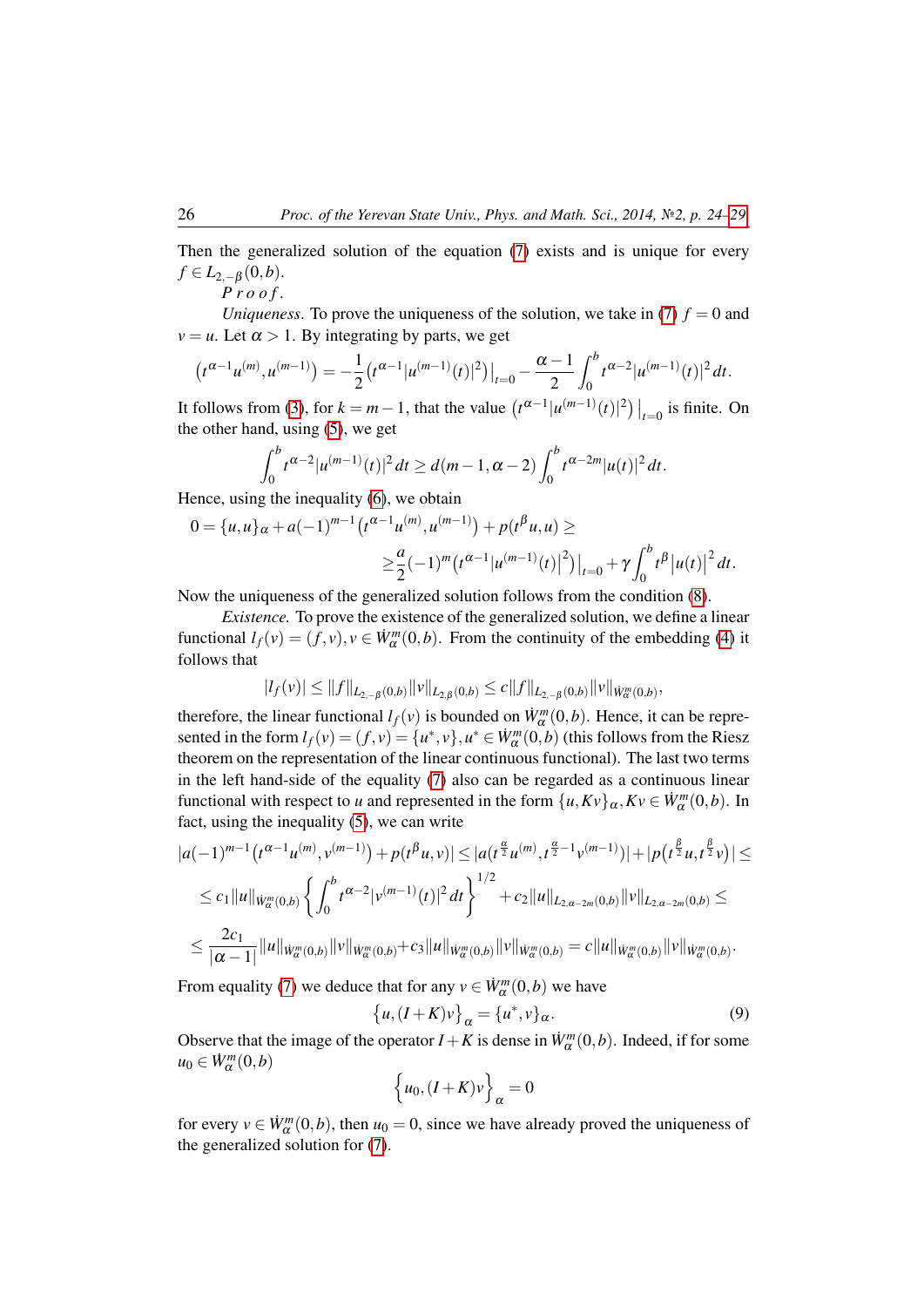Assume that 
$$
0 < \sigma d(m, \alpha) b^{\alpha - 2m - \beta} \leq \gamma
$$
. Then we can write  
\n
$$
\{u, (I + K)u\}_{\alpha} \geq \sigma \{u, u\}_{\alpha} + (b^{\alpha - 2m - \beta}((1 - \sigma)d(m, \alpha) +
$$
\n
$$
+ \frac{a}{2}(\alpha - 1)(-1)^m d(m - 1, \alpha - 2)) + p) \int_0^b t^{\beta} |u(t)|^2 dt =
$$
\n
$$
= \sigma \{u, u\}_{\alpha} + (\gamma - \sigma d(m, \alpha) b^{\alpha - 2m - \beta}) \int_0^b t^{\beta} |u(t)|^2 dt \geq
$$
\n
$$
\geq \sigma \{u, u\}_{\alpha}.
$$

Finally, we get

<span id="page-3-0"></span>
$$
\{u,(I+K)u\}_{\alpha} \ge \sigma\{u,u\}_{\alpha}.\tag{10}
$$

From [\(10\)](#page-3-0) it follows that  $(I + K)^{-1}$  is defined on  $W_{\alpha}^{m}(0, b)$  and is bounded. Consequently, there exists the operator  $I + K^*$  and  $(I + K^*)^{-1} = ((I + K)^{-1})^*$  (here  $K^*$  denotes the adjoint operator). Hence, from  $(9)$  we obtain

$$
u = (I + K^*)^{-1} u^*.
$$

For  $\alpha < 1$  the proof is similar, and we use the fact that  $(t^{\alpha-1} | u^{(m-1)}(t) |^2) \Big|_{t=0} = 0$ , which follows from Proposition 1.  $\Box$ 

Now we define an operator  $S: D(S) \subset W_\alpha^m(0,b) \subset L_{2,\beta}(0,b) \to L_{2,-\beta}(0,b)$ .

*D e f i n i t i o n* 2. We say that  $u \in W_\alpha^m(0,b)$  belongs to  $D(S)$ , if there exists a function  $f \in L_{2,-\beta}(0,b)$  satisfying to [\(7\)](#page-1-1) for every  $v \in \dot{W}^m_\alpha(0,b)$ . In this case we write  $Su = f$ .

The operator *S* acts from the space  $L_{2,\beta}(0,b)$  to  $L_{2,-\beta}(0,b)$ . It is easy to check that the operator  $\mathbb{S} := t^{-\beta} S, D(\mathbb{S}) = D(S), \mathbb{S} : L_{2,\beta}(0,b) \to L_{2,\beta}(0,b)$  is an operator in the space  $L_{2,\beta}(0,b)$ , since if  $f \in L_{2,-\beta}(0,b)$ , then  $f_1 := t^{-\beta} f \in L_{2,\beta}(0,b)$  and  $||f||_{L_{2,-\beta}(0,b)} = ||f_1||_{L_{2,\beta}(0,b)}.$ 

*P r o p o s i t i o n* 3. Under the assumptions of Theorem 1, the inverse operator  $\mathbb{S}^{-1}$  :  $L_{2,\beta}(0,b) \to L_{2,\beta}(0,b)$  is continuous for  $\beta \ge \alpha - 2m$  and is compact for  $\beta > \alpha - 2m$ .

*P r o o f .* For the proof first observe that for  $u \in D(\mathbb{S})$  we have

$$
||u||_{L_{2,\beta}(0,b)} \leq c||f||_{L_{2,-\beta}(0,b)} = c||f_1||_{L_{2,\beta}(0,b)}.
$$

In fact, by setting  $v = u$  in the equality [\(7\)](#page-1-1), and by using the inequalities [\(6\)](#page-1-4), [\(10\)](#page-3-0), and applying considerations of Theorem 1 proof, we get

$$
\sigma b^{\alpha-2m-\beta}d(m,\alpha)\|u\|_{L_{2,\beta}(0,b)}^2\leq \sigma d(m,\alpha)\|u\|_{W_{\alpha}^m(0,b)}^2\leq
$$
  

$$
\leq \{(I+K)u,u\}_{\alpha}=(f,u)\leq\|f\|_{L_{2,-\beta}(0,b)}\|u\|_{L_{2,\beta}(0,b)}=\|f_1\|_{L_{2,\beta}(0,b)}\|u\|_{L_{2,\beta}(0,b)}.
$$

Thus, we obtain

$$
\|\mathbb{S}^{-1}f_1\|_{L_{2,\beta}(0,b)} \le c \|f_1\|_{L_{2,\beta}(0,b)},\tag{11}
$$

consequently, the continuity of  $\mathbb{S}^{-1}$  for  $\beta \ge \alpha - 2m$  is proved.

To show the compactness of  $\mathbb{S}^{-1}$  for  $\beta < \alpha - 2m$  it is enough to apply the compactness of the embedding [\(4\)](#page-1-0) for  $\beta < \alpha - 2m$ .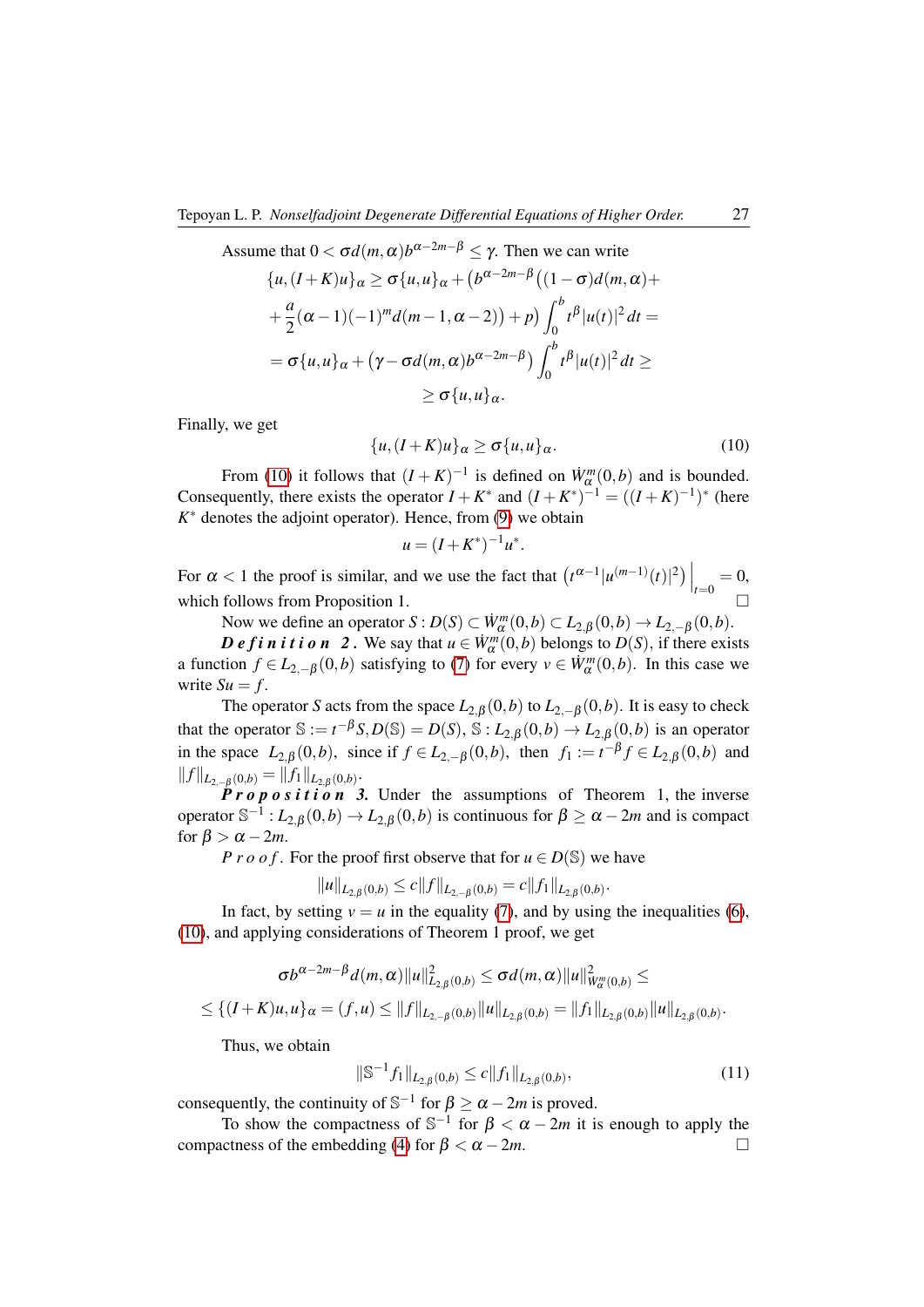Let us consider the following equation

<span id="page-4-0"></span>
$$
Tv \equiv (-1)^m \left(t^{\alpha} v^{(m)}\right)^{(m)} - a \left(t^{\alpha-1} v^{(m-1)}\right)^{(m)} + pt^{\beta} v = g(t),\tag{12}
$$

where  $\alpha \geq 0, \alpha \neq 1, 3, \ldots, 2m-1, \beta \geq \alpha - 2m, g \in L_{2-\beta}(0, b), a \neq 0, a$  and p are real constants.

*D e f i n i t i o n* 3. We say that  $v \in L_{2,\beta}(0,b)$  is a generalized solution of the equation [\(12\)](#page-4-0), if for every  $u \in D(S)$  the following equality holds:

<span id="page-4-1"></span>
$$
(Su, v) = (u, g). \tag{13}
$$

Let  $g_1 := t^{-\beta} g$ . Definition 3 of the generalized solution as above defines an operator  $\mathbb{T}: L_{2,\beta}(0,b) \to L_{2,\beta}(0,b)$ ,  $\mathbb{T} := t^{-\beta}T$ . Actually, we have defined the operator T as the adjoint to S operator in  $L_{2,\beta}(0,b)$ , i.e.

$$
\mathbb{T}=\mathbb{S}^*.
$$

*Theorem 2.* Under the assumptions of Theorem 1, the generalized solu-tion of the equation [\(12\)](#page-4-0) exists and is unique for every  $g \in L_{2,-\beta}(0,b)$ . Moreover, the inverse operator  $T^{-1}: L_{2,\beta}(0,b) \to L_{2,\beta}(0,b)$  is continuous for  $\beta \ge \alpha - 2m$  and is compact for  $\beta > \alpha - 2m$ .

*P r o o f*. Solvability of the equation  $\mathbb{S}u = f_1$  for any  $f_1 \in L_{2,-\beta}(0,b)$  (see Theorem 1) implies the uniqueness of the solution of equation [\(12\)](#page-4-0), while existence of the bounded inverse operator  $\mathbb{S}^{-1}$  (see Proposition 3) implies the solvability of [\(12\)](#page-4-0) for any  $g \in L_{2,-\beta}(0,b)$  (see, for instance, [\[10\]](#page-5-10)). Since we have  $(\mathbb{S}^*)^{-1} = (\mathbb{S}^{-1})^*$ , boundedness and compactness of the operator  $\mathbb{S}^{-1}$  imply boundedness and compactness of the operator  $\mathbb{T}^{-1}$  for  $\beta \ge \alpha - 2m$ , and  $\beta > \alpha - 2m$  respectively (see Proposition 3).

At the end we establish the spectral properties of the operators S and T.

*Proposition* 4. The spectra of the operators  $\mathbb S$  and  $\mathbb T$  are in the right half-plane.

*P r o o f.* Since the operator  $\mathbb T$  is adjoint to S, therefore, it is sufficient to prove the statement for the operator S. It follows from Proposition 3, that  $0 \in \rho(S)$ , where  $\rho(S)$  means the resolvent set of the operator S. Second inequality in [\(8\)](#page-1-5) will be evidently satisfied, if we put instead of the number  $p$  some number  $p_1 > p$ . Let Re  $\lambda$  < 0. Then, similar to Proposition 3, we can prove that for any  $f \in L_{2,\beta}(0,b)$ (see also [\[2\]](#page-5-2))

$$
\|(\mathbb{S} - \lambda I)^{-1} f_1\|_{L_{2,\beta}(0,b)} \le c \|f_1\|_{L_{2,\beta}(0,b)},
$$

where *I* is the identity operator in  $L_{2,\beta}(0,b)$ .

*R e m a r k 1*. For  $\alpha > 1$  and for every generalized solution *v* of equation [\(12\)](#page-4-0) we have

<span id="page-4-2"></span>
$$
\left(t^{\alpha-1} |u^{(m-1)}(t)|^2\right)\Big|_{t=0} = 0. \tag{14}
$$

In fact, by replacing  $g$  by  $Tv$  in [\(13\)](#page-4-1), and then integrating by parts the second term and using equality [\(7\)](#page-1-1), we obtain [\(14\)](#page-4-2). Note also that for the equation [\(7\)](#page-1-1) the left-hand side of [\(14\)](#page-4-2) is merely bounded. This is an analogue of the Keldish theorem (see [\[1\]](#page-5-1)).